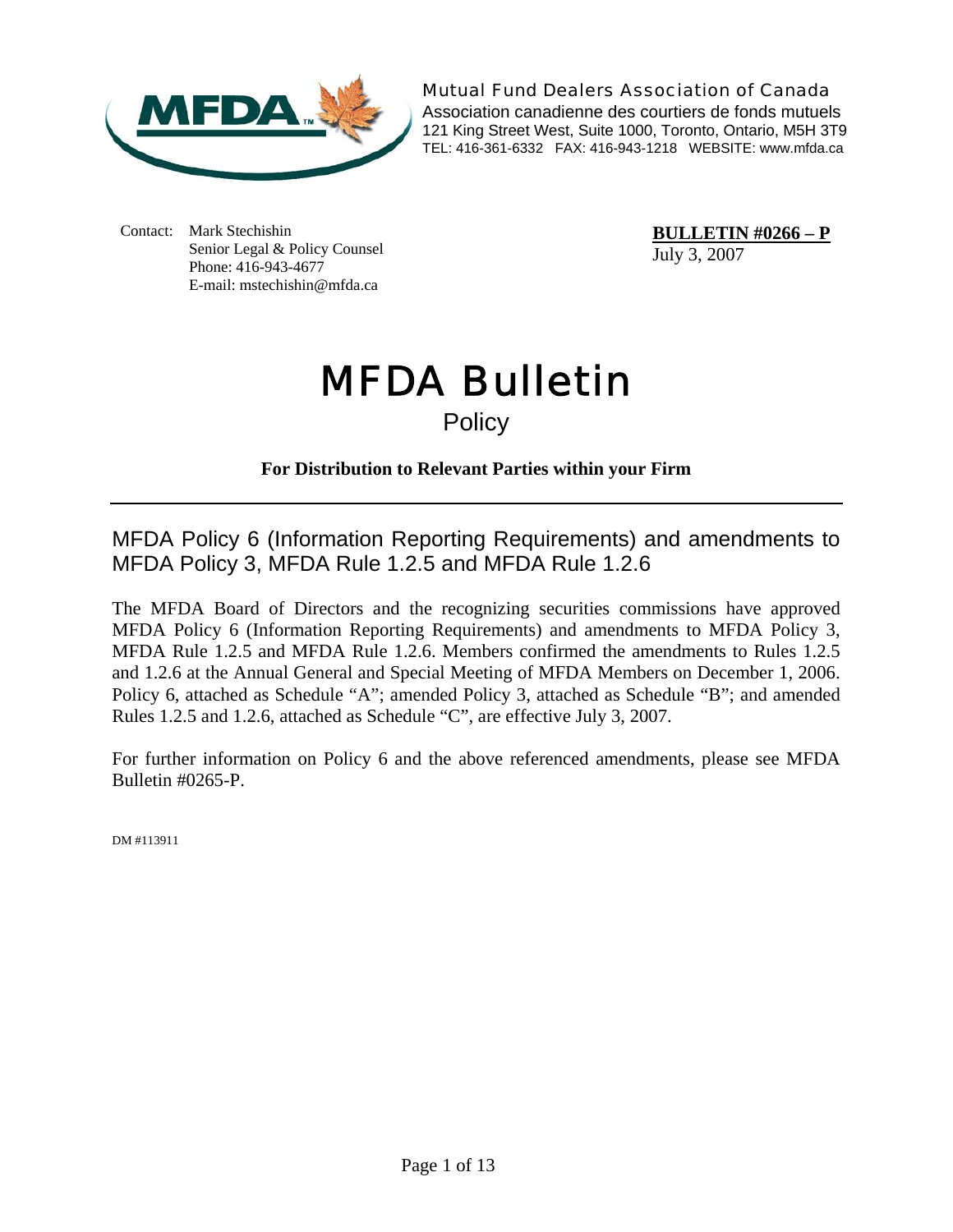#### **SCHEDULE "A"**



Mutual Fund Dealers Association of Canada Association canadienne des courtiers de fonds mutuels 121 King Street West, Suite 1000, Toronto, Ontario, M5H 3T9 TEL: 416-361-6332 FAX: 416-943-1218 WEBSITE: www.mfda.ca

**JULY 3, 2007** 

# **MFDA POLICY NO. 6**

## **INFORMATION REPORTING REQUIREMENTS**

#### **Introduction**

This Policy establishes minimum requirements concerning events that Approved Persons are required to report to Members and events that Members are required to report to the MFDA pursuant to Rule 1.2.5.

Part A of this Policy, entitled "*Approved Person Reporting Requirements*", sets out details regarding the reporting of information under Rule 1.2.5(b) by Approved Persons.

Part B of this Policy, entitled *"Electronic Reporting Requirements for Members*", sets out details regarding reporting of information under Rule 1.2.5(a)(i) and Rule 1.2.5(a)(ii) by Members. All reporting under Part B must be submitted through the electronic reporting system provided by the MFDA. The reporting of events that are required to be submitted electronically by any other means is a failure to report the event and a failure to comply with this Policy.

Part C of this Policy, entitled "*Other Reporting Requirements for Members",* sets out details regarding reporting of information under Rule 1.2.5(a)(iii) by Members. All reporting under Part C must be submitted to the MFDA in writing.

In addition to these reporting requirements, MFDA Members are required to comply with other reporting requirements which may change from time to time, and which include but are not limited to:

- (a) MFDA reporting requirements, some of which may also require MFDA approval:
	- (i) By-law No.1 section 13.7 Reorganizations, mergers and amalgamations;
		- (ii) By-law No. 1 section 13.9 Changes in ownership and control;
	- (iii) Rule 1.1.6 Introducing/Carrying dealer arrangements;
	- (iv) Rule  $3.1.1$  Change in dealer level;
	- (v) Rule  $3.1.2$  Risk adjusted capital less than zero;
	- (vi) Rule 3.2.5 Accelerated payment of long term debt; and
	- (vii) Rule 3.5 Financial filing requirements
- (b) reporting requirements under applicable provincial securities laws in connection with a Member's mutual fund dealer registration.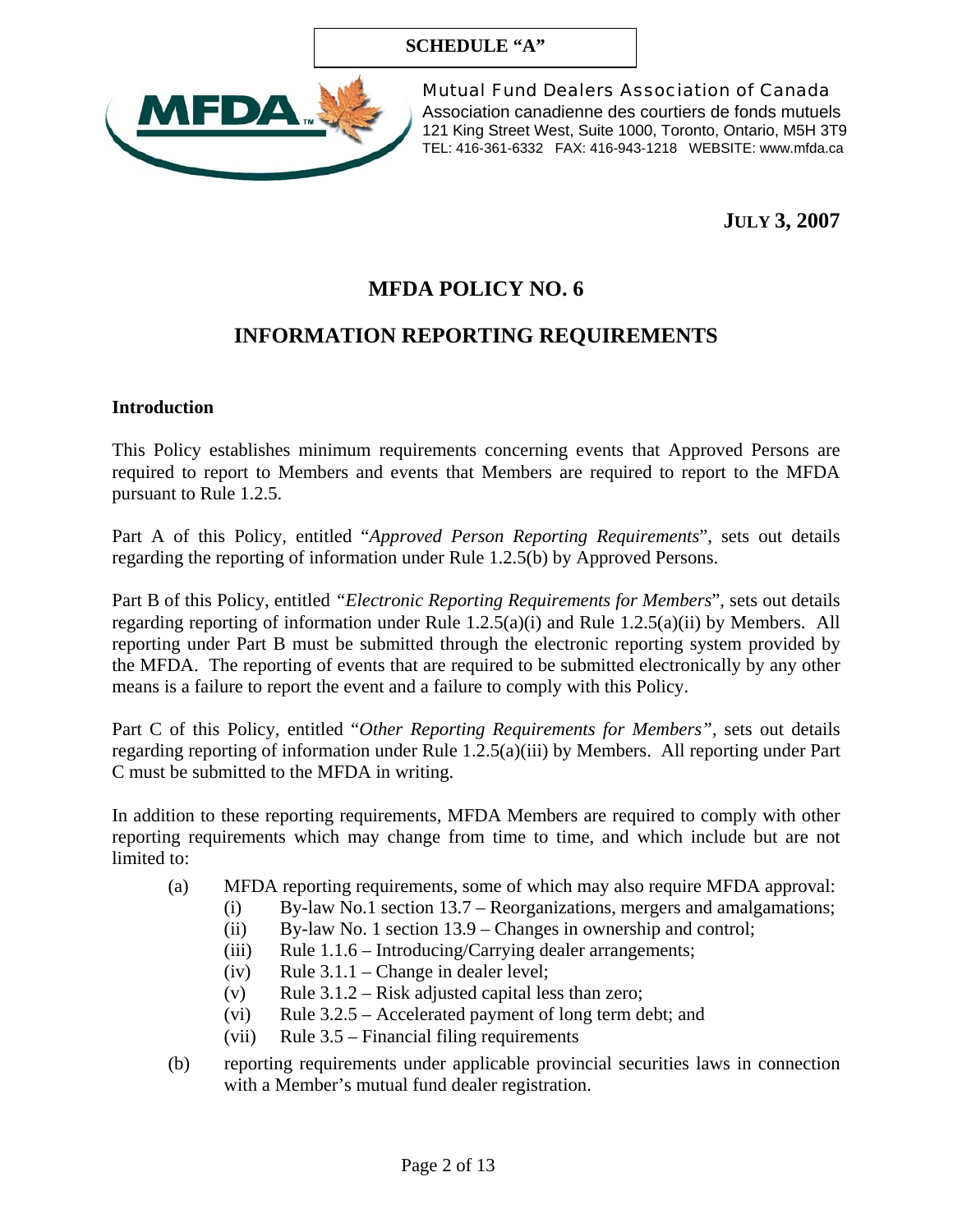#### **2. Definitions**

**"any jurisdiction"** means any jurisdiction inside or outside of Canada.

**"business day"** means a day other than Saturday, Sunday or any officially recognized Federal or Provincial Statutory holiday.

**"civil claim"** includes civil claims pending before a court or tribunal and arbitration.

**"client"** means a person who is a client of the Member.

**"compensation"** means the payment of a sum of money, securities, reversal or inclusion of a securities transaction (whether the transaction has a realized or unrealized loss) or any other equivalent type of entry which is intended to compensate a client or offset an act of a Member or Approved Person. A correction of a client account or position as a result of good faith trading errors and omissions is not considered to be "compensation" for the purposes of this Policy.

**"event"** means a matter that is reportable under this Policy by a Member or Approved Person.

**"law"** includes, but is not limited to, all legislation of any jurisdiction and includes any rules, policies, regulations, rulings or directives of any securities regulatory authority of any jurisdiction.

**"member business"** means all business activities conducted by and through the Member, whether securities related or otherwise.

#### **"misrepresentation"** means:

(i) an untrue statement of fact, either in whole or in part; or

(ii) an omission to state a fact that is required to be stated or that is necessary to make a statement not misleading in light of the circumstances in which it was made.

**"regulatory body"** means, but is not limited to, any regulatory or self-regulatory organization that grants persons or organizations the right to deal with the public in any capacity.

**"regulatory requirements"** means, but is not limited to, the by-laws, rules, policies, regulations, rulings, orders, terms and conditions of registration, or agreements of any regulatory body in any jurisdiction.

**"securities"** includes exchange contracts, commodity futures contracts and commodity futures options.

#### **"service complaints"** means:

- (i) any complaint by a client which is founded on customer service issues and is not the subject of any securities law or regulatory requirements; or
- (ii) any complaint by a client as a result of a good faith trading error or omission.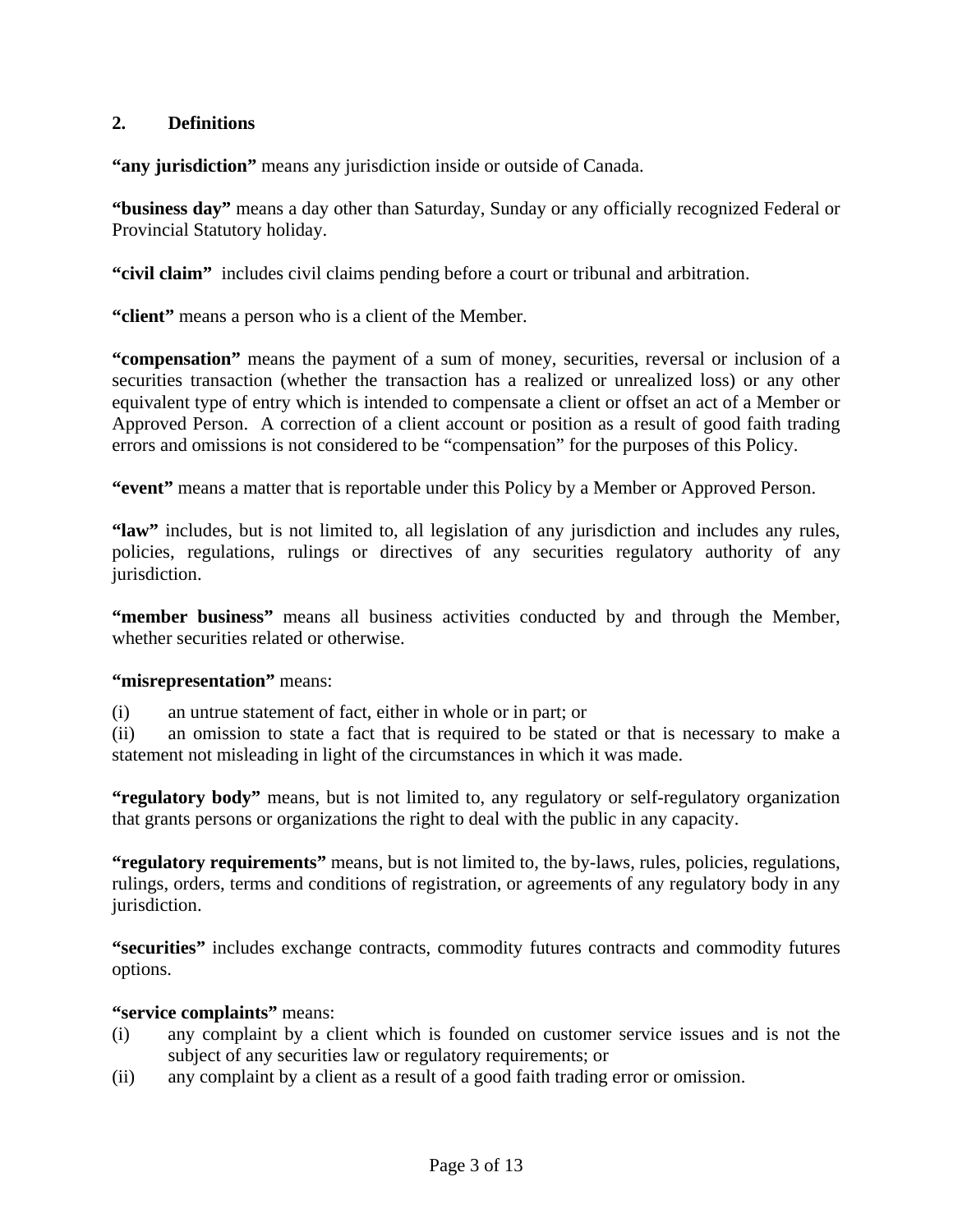### **3. General Reporting Requirements**

- 3.1. Events regarding Members that must be reported shall not be limited solely to securities related business, but shall include all member business.
- 3.2. Events regarding Approved Persons that are reported by Approved Persons to the Member shall not be limited solely to securities related business and member business, but shall include all business conducted by the Approved Person.
- 3.3. The obligation to report an event under this Policy is limited to events of which a Member or Approved Person has become aware regardless of the means by which the Member or Approved Person became aware of the event. If the reporting timeframes have expired before the Member or Approved Person has become aware of the event, the event shall be reported immediately after the Member or Approved Person has become aware of such event.
- 3.4. A Member is expected to be aware of events relating to Approved Persons by the receipt of reports from Approved Persons and by carrying out the Member's supervisory, monitoring and review obligations over the conduct of its business.
- 3.5. All requirements to report events regarding former Approved Persons are limited to events which occurred while the Approved Person was an Approved Person of the Member.
- 3.6. A Member shall designate a compliance officer at its head office (or another person at head office) to whom reports made by Approved Persons, as required by section 4, shall be submitted.
- 3.7. Documentation associated with each event required to be reported under this Policy shall be maintained for a minimum of 7 years from the resolution of the matter and made available to the MFDA upon request.

## **PART A APPROVED PERSON REPORTING REQUIREMENTS**

#### **4. Approved Person Reporting Requirements**

- 4.1. An Approved Person shall report the following events to his or her current Member in such detail as required by the Member, within 2 business days:
	- (a) the Approved Person is the subject of a client complaint in writing;
	- (b) the Approved Person is aware of a complaint from any person, whether in writing or any other form, and with respect to him or herself, or any other Approved Person, involving allegations of:
		- (i) theft, fraud, misappropriation of funds or securities, forgery, money laundering, market manipulation, insider trading, misrepresentation, or unauthorized trading; or
		- (ii) engaging in securities related business outside of the Member.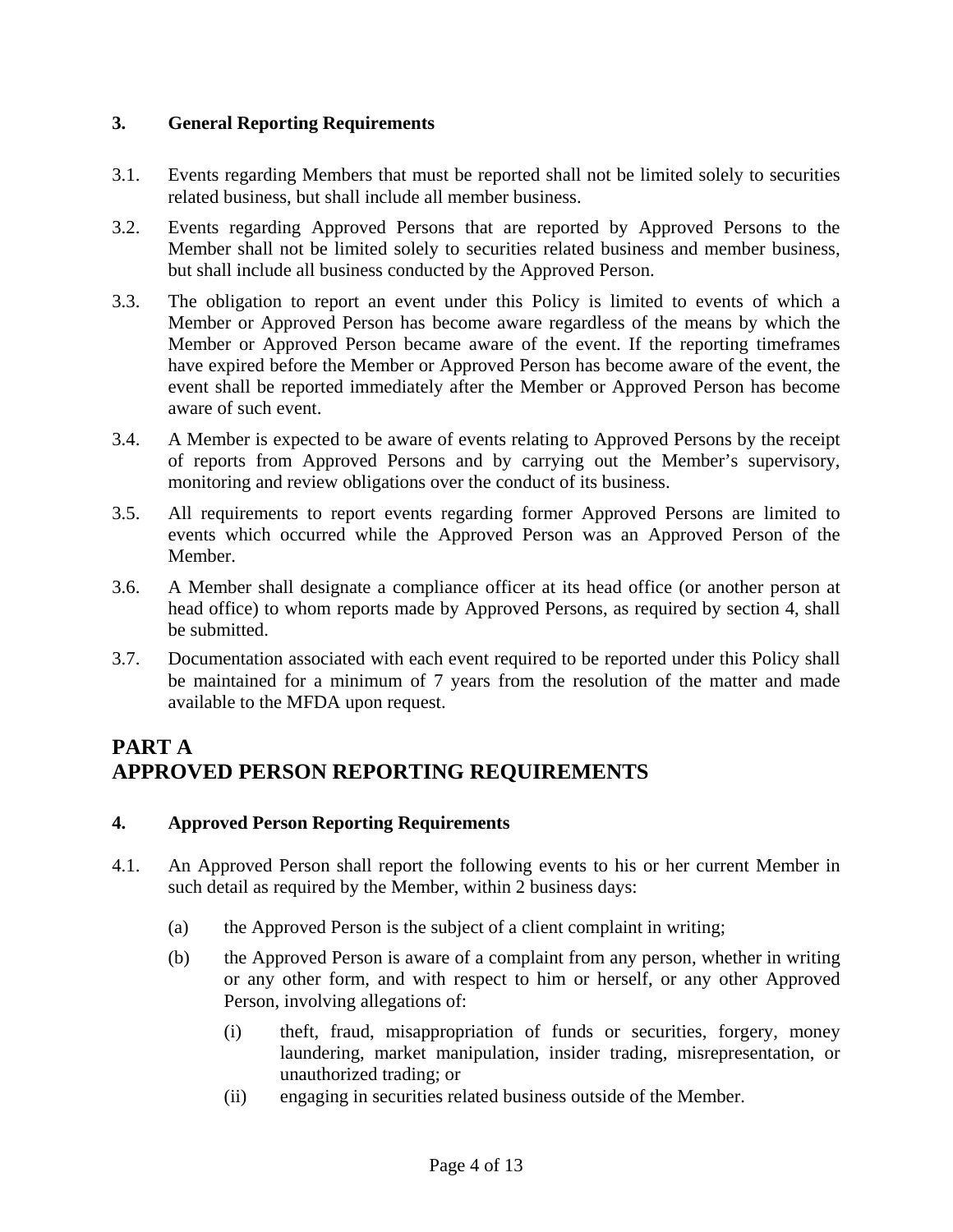- (c) whenever the Approved Person has reason to believe that he or she has or may have contravened, or is named as a defendant or respondent in any proceeding, in any jurisdiction, alleging the contravention of:
	- (i) any securities law; or
	- (ii) any regulatory requirements.
- (d) the Approved Person is charged with, convicted of, pleads guilty or no contest to, any criminal offence, in any jurisdiction;
- (e) the Approved Person is named as a defendant in a civil claim, in any jurisdiction, relating to the handling of client accounts or trading or advising in securities;
- (f) the Approved Person is denied registration or a license that allows the Approved Person to deal with the public in any capacity by any regulatory body, or has such registration or license cancelled, suspended or terminated, or made subject to terms and conditions;
- (g) the Approved Person becomes bankrupt or suspends payment of debts generally or makes an arrangement with creditors or makes an assignment or is declared insolvent;
- (h) there are garnishments outstanding or rendered against the Approved Person in any civil court in Canada.

## **PART B ELECTRONIC REPORTING REQUIREMENTS FOR MEMBERS**

#### **5. General Member Electronic Reporting Requirements**

5.1. Members shall report the following events to the MFDA, through an electronic reporting system provided by the MFDA, within 5 business days of the occurrence of the event, except for events reported under section 6.1(a) of this Policy, which must be reported to the MFDA within 20 business days.

#### **6. General Events to be Reported**

- 6.1. Members shall report to the MFDA:
	- (a) all client complaints in writing, against the Member or a current or former Approved Person, relating to member business, except service complaints;
	- (b) whenever a Member is aware, through a written or verbal complaint or otherwise, that the Member or any current or former Approved Person has or may have contravened any provision of any law or has contravened any regulatory requirement, relating to: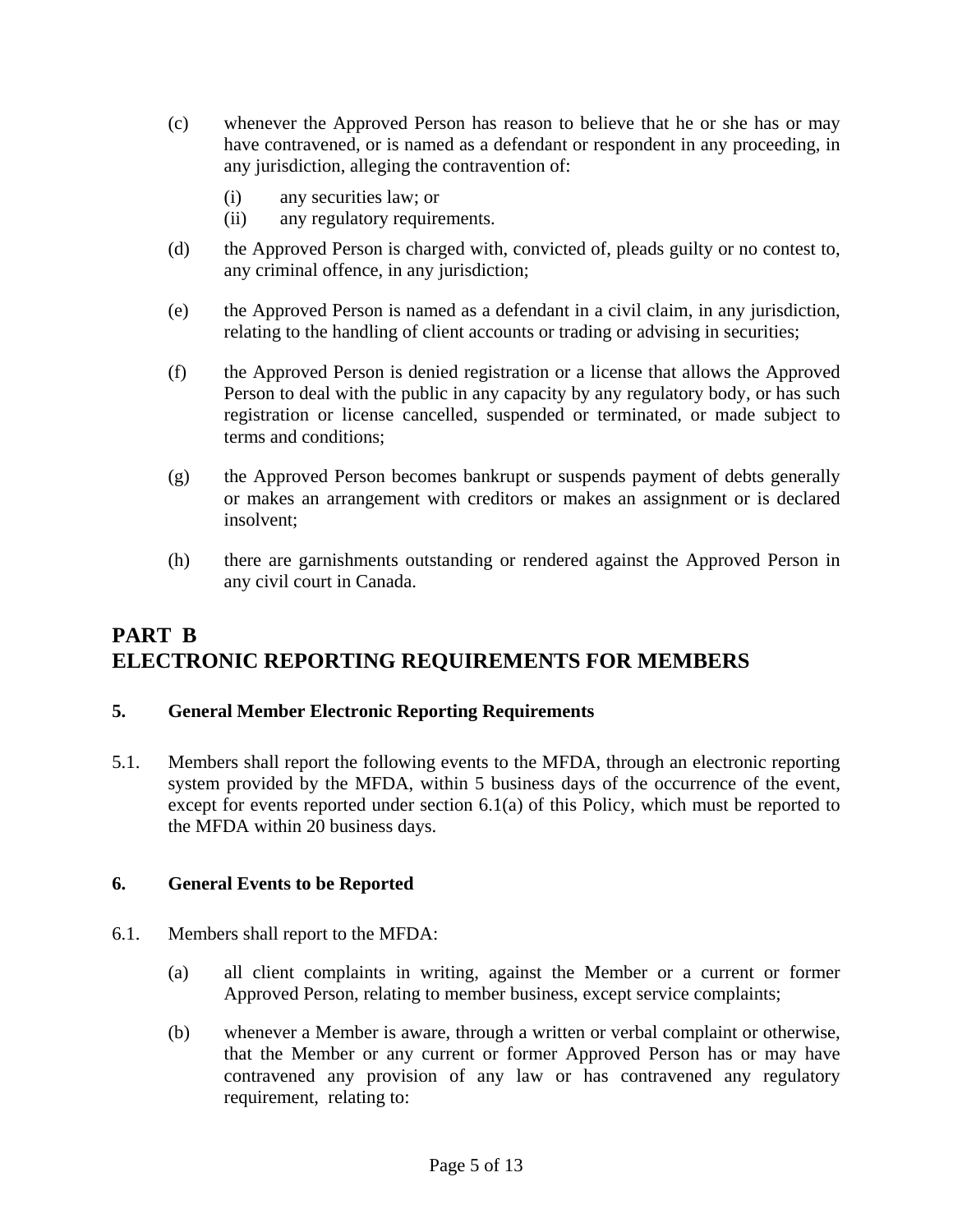- (i) theft, fraud, misappropriation of funds or securities, forgery, money laundering, market manipulation, insider trading, misrepresentation, or unauthorized trading; or
- (ii) engaging in securities related business outside of the Member.
- (c) whenever the Member, or a current or former Approved Person, is:
	- (i) charged with, convicted of, pleads guilty or no contest to, any criminal offence, in any jurisdiction;
	- (ii) named as a defendant or respondent in, or is subject of, any proceeding or disciplinary action, in any jurisdiction, alleging contravention of any securities law;
	- (iii) named as a defendant or respondent in, or is the subject of, any proceeding or disciplinary action, in any jurisdiction, alleging contravention of regulatory requirements;
	- (iv) denied registration or a license that allows a person to deal with the public in any capacity by any regulatory body, or has such registration or license cancelled, suspended or terminated, or made subject to terms and conditions;
	- (v) named as a defendant in a civil claim, in any jurisdiction, relating to handling of client accounts or trading or advising in securities.
- (d) whenever an Approved Person becomes bankrupt or suspends payment of debts generally or makes an arrangement with creditors or makes an assignment or is declared insolvent;
- (e) there are garnishments outstanding or rendered against the Member or an Approved Person in any civil court in Canada.

#### **7. Reporting of Resolution of Events**

- 7.1. Members shall update event reports previously reported to reflect the resolution of any event that has been reported pursuant to section 6.1 of this Policy and such resolutions shall include but not be limited to:
	- (a) any judgments, awards, arbitration awards or orders and settlements in any jurisdiction;
	- (b) compensation paid to clients directly or indirectly, or any benefit received by clients from a Member or Approved Person directly or indirectly;
	- (c) any internal disciplinary action or sanction against an Approved Person by a Member;
	- (d) the termination of an Approved Person;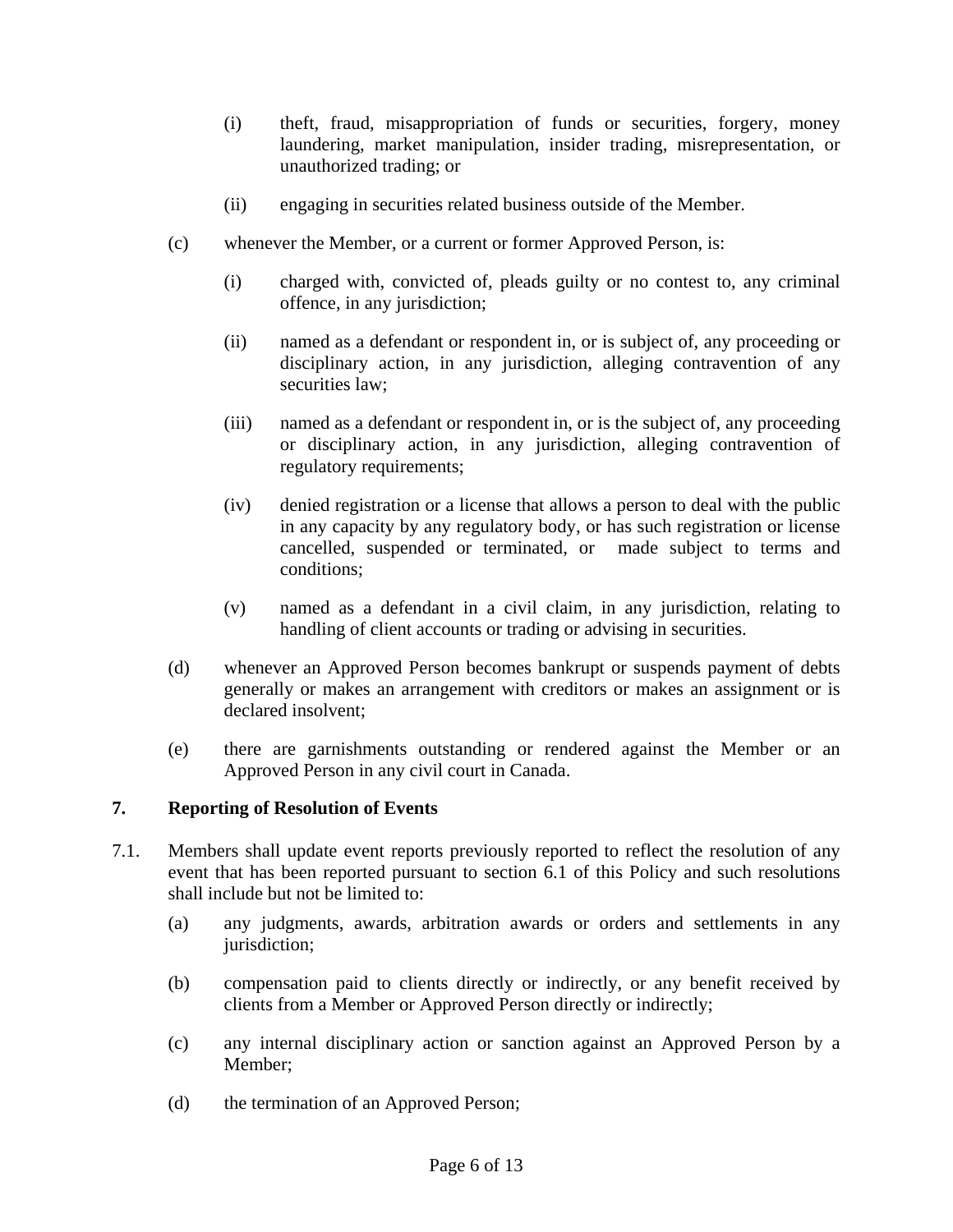(e) the results of any internal investigation conducted.

#### **8. Other Events to be Reported**

- 8.1. For matters that are not the subject of an event report in section 6.1 of this Policy, the Member shall report to the MFDA:
	- (a) whenever the Member has initiated disciplinary action that involves suspension, demotion or the imposition of increased supervision on an Approved Person;
	- (b) whenever the Member has initiated disciplinary action that involves the withholding of commissions or the imposition of a financial penalty in excess of \$1000;
	- (c) whenever an employment or agency relationship with an Approved Person is terminated and the Notice of Termination filed with the applicable securities commission discloses that the Approved Person was terminated for cause, or discloses information regarding internal discipline matters or restrictions for violations of regulatory requirements;
	- (d) whenever the Member or Approved Person has paid compensation to a client either directly or indirectly in an amount exceeding \$15,000.

## **PART C OTHER REPORTING REQUIREMENTS FOR MEMBERS**

#### **9. Other Information Reporting Requirements for Member**

9.1. Members shall report the events under Part C of this Policy to the MFDA, in writing, within 5 business days of the occurrence of the event, except for events reported under section 10 of this Policy, which must be reported to the MFDA immediately.

#### **10. Bankruptcy, Insolvency and Related Events**

- 10.1. Members must report to the MFDA whenever:
	- (a) the Member is declared bankrupt;
	- (b) the Member makes a voluntary assignment in bankruptcy;
	- (c) the Member makes a proposal under any legislation relating to bankruptcy or insolvency;
	- (d) the Member is subject to, or instituting any proceedings, arrangement or compromise with creditors;
	- (e) a receiver and/or manager assumes control of the Member's assets.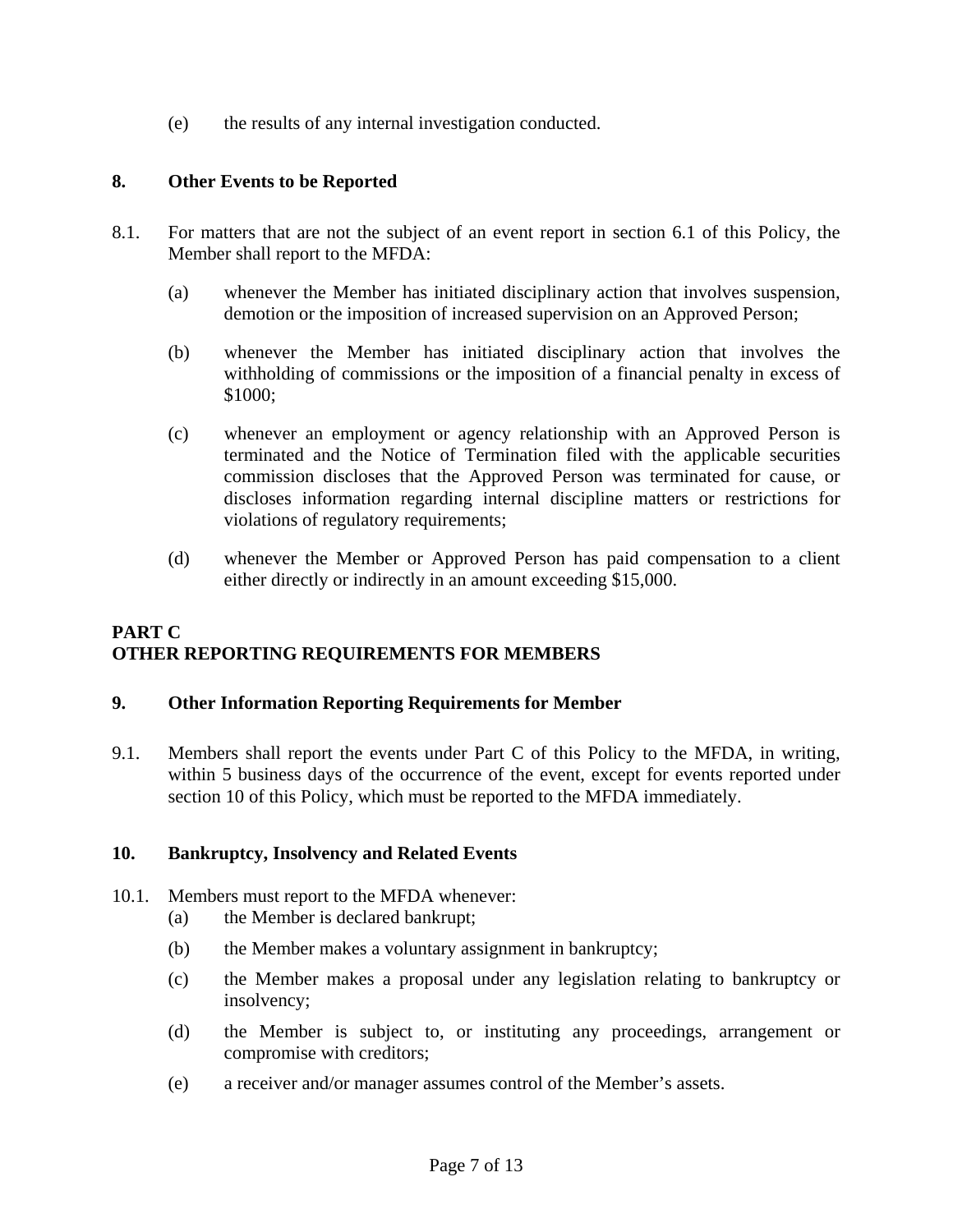#### **11. Change of Name**

- 11.1. Members must report to the MFDA any change with respect to:
	- (a) the legal name of the Member;
	- (b) the names under which the Member carries on business (trade or style names);
	- (c) trade, business or style names, other than that of the Member, used by Approved Persons. The name of the Approved Person, the trade or business name the Approved Person is using, and the Approved Person's branch location must be provided.

#### **12. Change of Contact Information**

12.1. Members must notify the MFDA of any change in address for service or main telephone or fax number.

#### **13. Change in Member Registration or Licensing**

- 13.1. Members must report to the MFDA any changes in the following:
	- (a) type of registration or licensing with the relevant securities commission;
	- (b) jurisdictions in which any dealer business of the Member is conducted; and
	- (c) investment products traded or dealt in.

#### **14. Changes in Organizational Structure**

14.1. Members must report to the MFDA any changes in a Member's directors, partners (in the case of a partnership), officers and compliance officers.

#### **15. Other Business Activities**

15.1. Members must report to the MFDA any business, other than the sale of investment products, which the Member engages in or proposes to engage in.

#### **16. Change of Auditor**

16.1. Members must report to the MFDA any change in a Member's auditor and/or audit engagement partner. A new Letter of Acknowledgement (Schedule H.1 of the MFDA Membership Application Package) must be submitted to the MFDA.

Doc #113883v1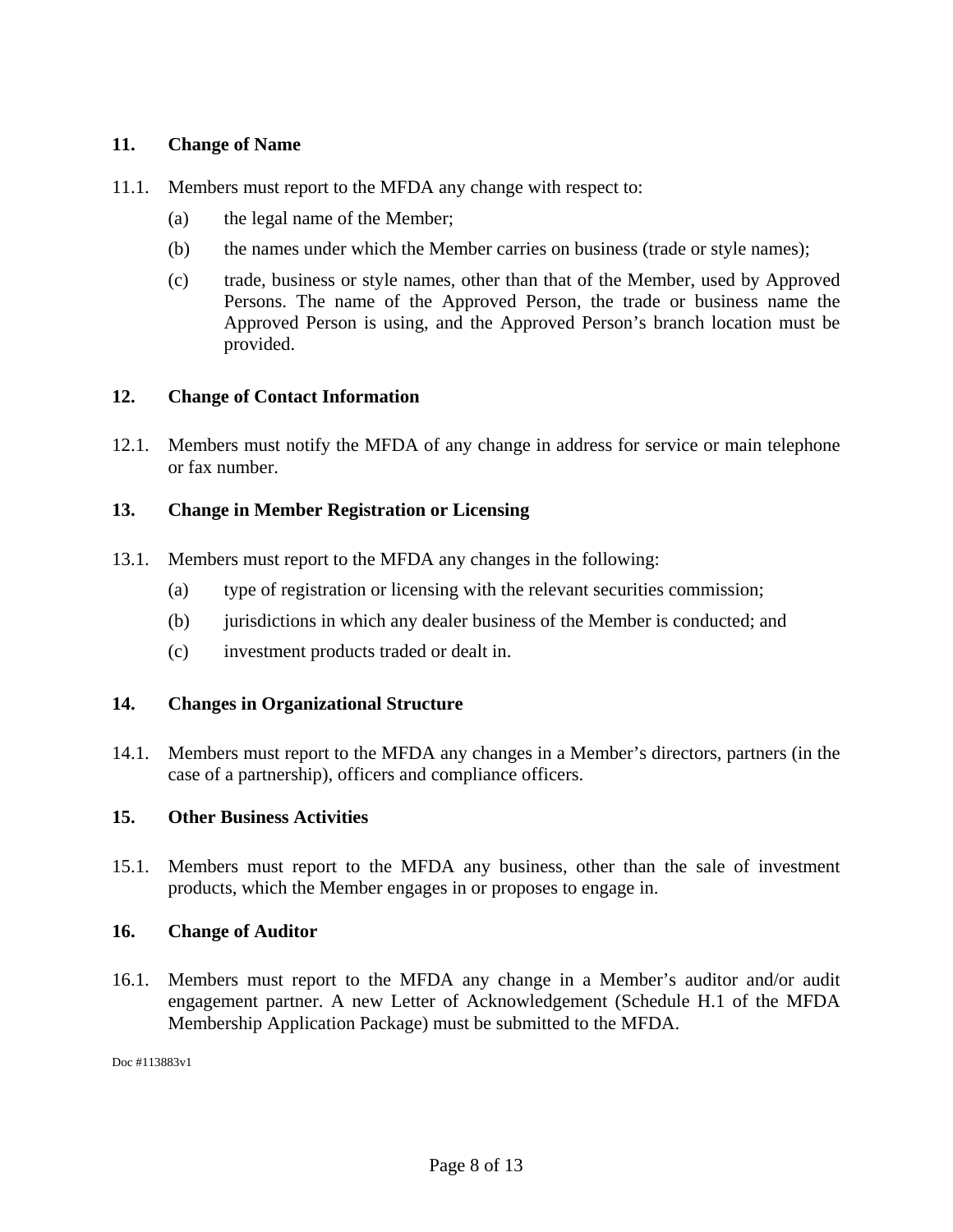#### **SCHEDULE "B"**



Mutual Fund Dealers Association of Canada Association canadienne des courtiers de fonds mutuels 121 King Street West, Suite 1000, Toronto, Ontario, M5H 3T9 TEL: 416-361-6332 FAX: 416-943-1218 WEBSITE: www.mfda.ca

**July 3, 2007** 

# **MFDA POLICY NO. 3**

## **HANDLING CLIENT COMPLAINTS**

#### **Introduction**

This Policy establishes minimum industry standards for handling client complaints. A "complaint" shall be deemed to mean any written statement of a client or any person acting on behalf of a client alleging a grievance involving the conduct, business or affairs of the Member or any registered salesperson, partner, director or officer of the Member.

Although the definition of "complaint" refers to only written complaints, there may be instances where a Member receives a verbal complaint from a client which will warrant the same treatment as a written complaint. Such situations depend upon the nature and severity of the client's allegations and require the professional judgement of the Member's supervisory staff handling the complaint.

#### **Complaint Procedure**

Each Member must establish procedures to deal effectively with client complaints, which should include the following:

- 1. Each Member must acknowledge all client complaints.
- 2. Each Member must convey the results of its investigation of a client complaint in writing to the client in due course.
- 3. Client complaints involving the sales practices of a Member, its partners, directors, officers, salespersons or employees or agents must be handled by qualified sales supervisors/compliance staff.
- 4. Each Member and Approved Person must ensure that all complaints and pending legal actions are made known to the compliance officer at head office (or another person at head office designated to receive such information) within two business days.
- 5. Each Member must ensure that registered salespersons and their supervisors are made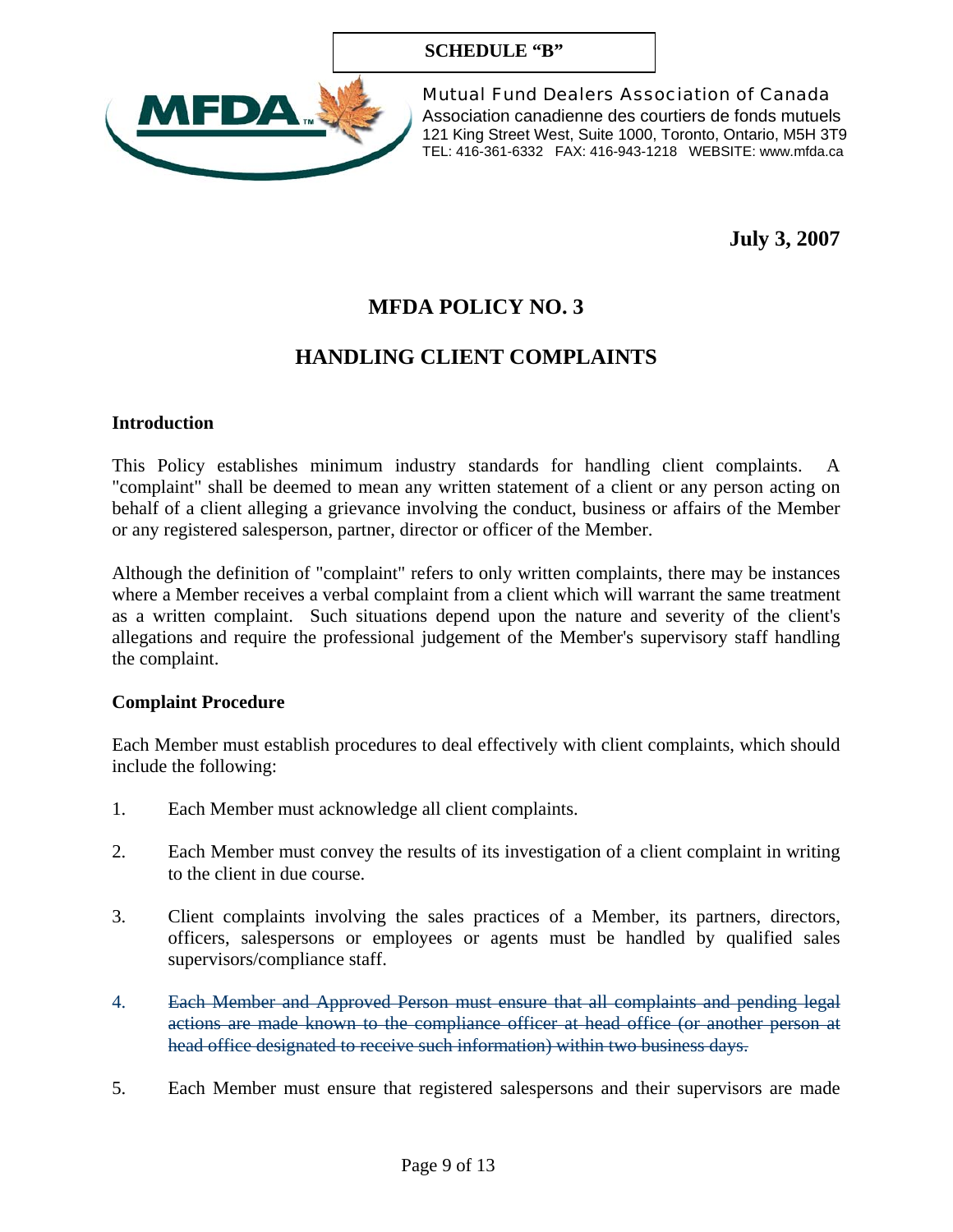aware of all complaints filed by their clients.

- 6. Each Member must put procedures in place so that senior management is made aware of complaints of serious misconduct and of all legal actions.
- 7. Each Member must maintain in a central place an orderly, up-to-date record of complaints together with follow-up documentation regarding such complaints, for regular internal/external compliance reviews. For each complaint, the record should include the following information:
	- the date of the complaint;
	- the complainant's name;
	- the name of the person who is the subject of the complaint;
	- the security or services which are the subject of the complaint; and
	- the date and conclusions of the decision rendered in connection with the complaint.

This record must be retained for a period of seven years from the date of receipt of the complaint.

- 8. Each Member must establish procedures to ensure that breaches of MFDA By-laws, Rules and Policies are subjected to appropriate internal disciplinary procedures.
- 9. When a Member finds complaints to be a significant factor, internal procedures and practices should be reviewed, with recommendations for changes to be submitted to the appropriate management level.

#### **Complaint Reporting**

Each Member shall promptly report to the MFDA whenever such Member or partner, director, officer, salesperson, employee or agent of the Member, is the subject of any client complaint involving allegations of theft or misappropriation of funds or securities or of forgery.

#### **Settlement Agreements And Disposition Of Claims**

Each Member shall report to the MFDA whenever:

- (i) such Member has entered into a private settlement or has disposed of any claim in securities-related litigation or arbitration by judgement, award or settlement where the amount of the judgement, award or settlement exceeds \$25,000; or
- (ii) a partner, director, officer, salesperson, employee or agent of the Member has entered into a private settlement or has disposed of any claim in securities-related litigation or arbitration by judgement, award or settlement where the amount of the judgement, award or settlement exceeds \$15,000.

No Approved Person shall, without the prior written consent of the Member, enter into any settlement agreement with a client.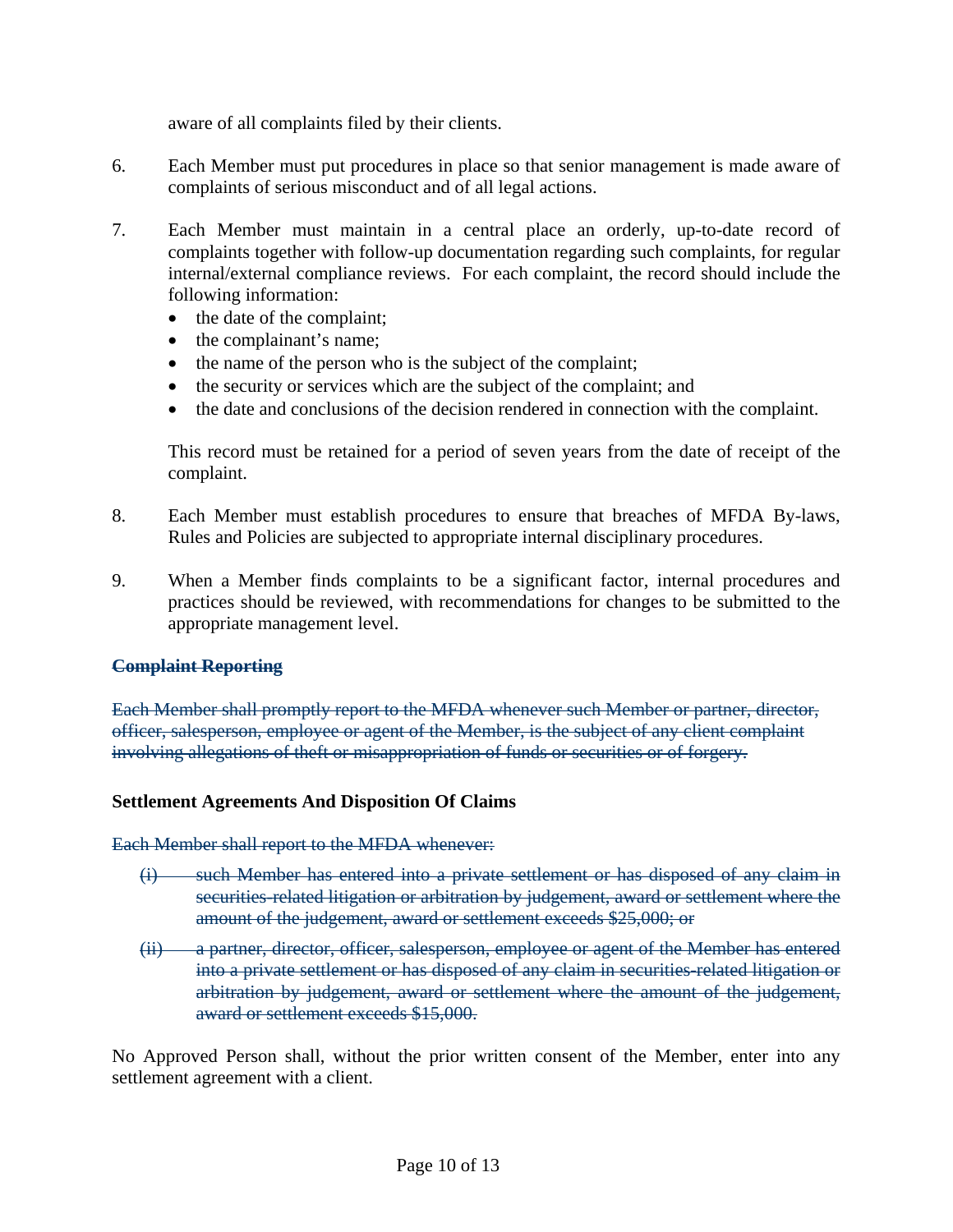No Member or Approved Person of such Member may impose confidentiality restrictions on clients with respect to the MFDA or a securities commission, regulatory authority, law enforcement agency, self-regulatory organization, stock exchange or other trading market as part of a resolution of a dispute or otherwise.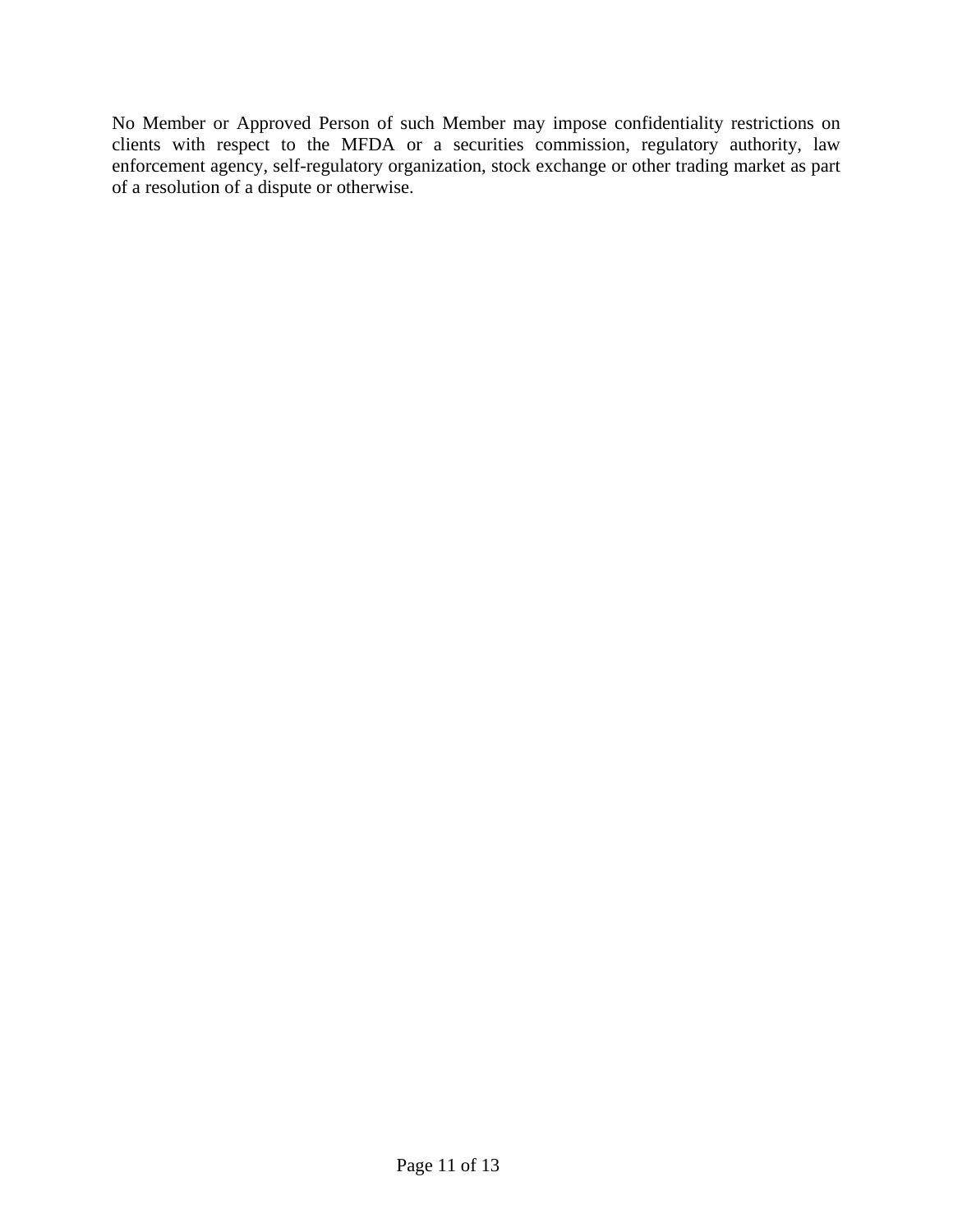#### **SCHEDULE "C"**

#### **NOTIFICATION OF CHANGES IN REGISTRATION INFORMATION (Rule 1.2.5)**

1.2.5 **Notification of Changes in Registration Information**. Every Member must notify the Corporation within five business days, and immediately in the case of the events in (c), of:

(a) any change in address for service in a province or territory in which it carries on business;

(b) material changes in any other information previously filed by or on behalf of the Member with the Corporation, including a charge or an indictment against such Member pursuant to any criminal laws or securities legislation; and

(c) the Member being declared bankrupt or making a voluntary assignment in bankruptcy or a proposal under any legislation relating to bankruptcy or insolvency, being subject to or instituting any proceedings, arrangement or compromise with creditors or having a receiver and/or manager appointed to hold its assets.

#### 1.2.5 **Reporting Requirements**.

- (a) **Member Reporting.** Every Member must report to the Corporation such information, in a manner and within such period of time, as may be prescribed by the Corporation from time to time relating to:
	- (i) complaints, criminal, civil and other legal proceedings, regulatory proceedings, arbitrations, contraventions and potential contraventions of legal and regulatory requirements, disciplinary action by regulatory bodies or by Members against Approved Persons, settlements with and compensation paid to clients, registration or licensing by any regulatory body, bankruptcies, insolvencies, garnishments and related events;
	- (ii) investigations by the Member relating to any of the matters in sub-section (i); and
	- (iii) information relating to the business and operation of the Member and its Approved Persons.
- (b) **Approved Person Reporting.** Every Approved Person must report to the Member such information, in a manner and within such period of time, as may be prescribed by the Corporation from time to time relating to complaints, criminal, civil and other legal proceedings, regulatory proceedings, arbitrations, contraventions and potential contraventions of legal and regulatory requirements, disciplinary action by regulatory bodies, settlements with and compensation paid to clients, registration or licensing by any regulatory body, bankruptcies, insolvencies, garnishments and related events.
- (c) **Failure to Report.** A Member shall be liable for and pay to the Corporation levies or assessments in the amounts prescribed from time to time by the Corporation for the